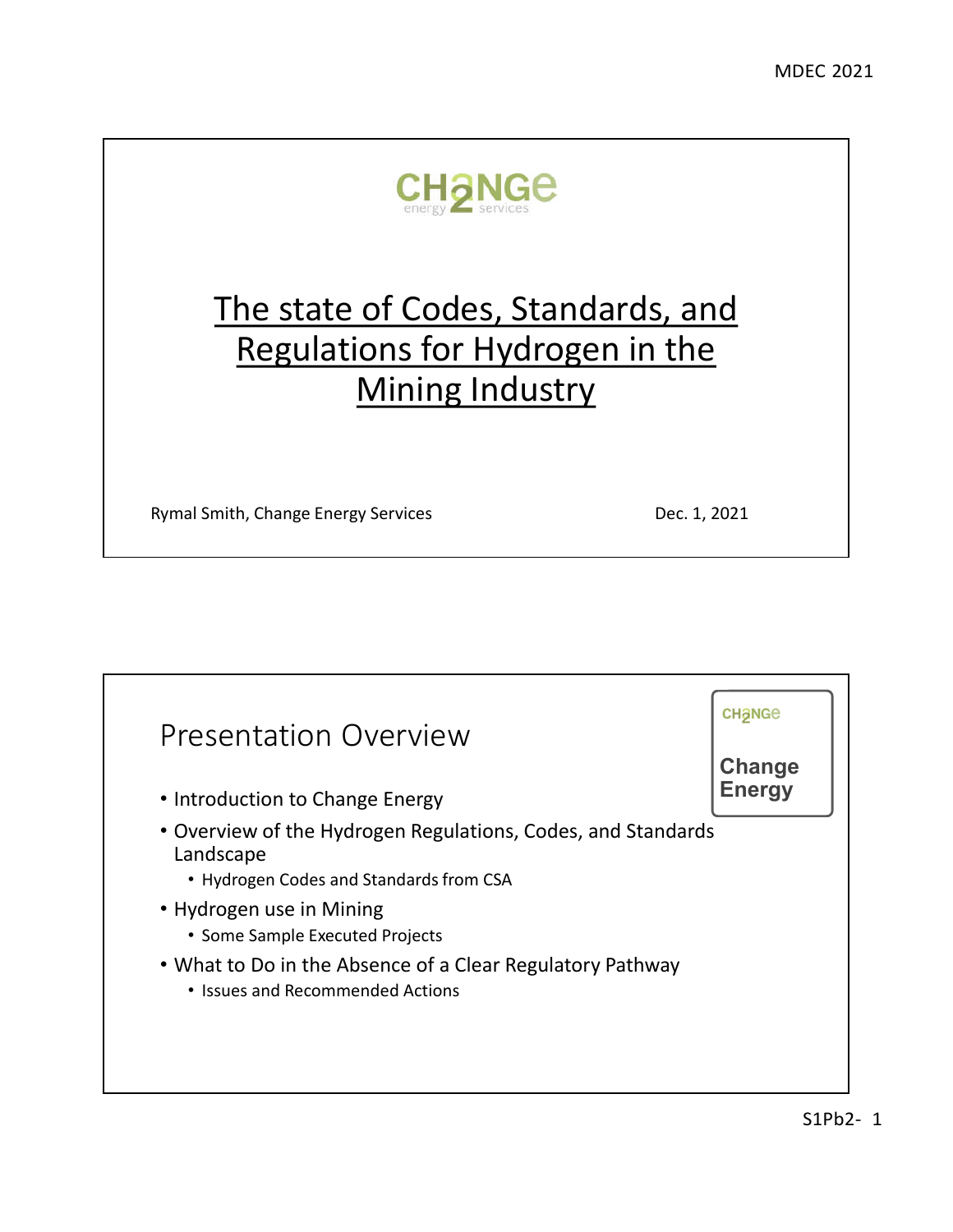

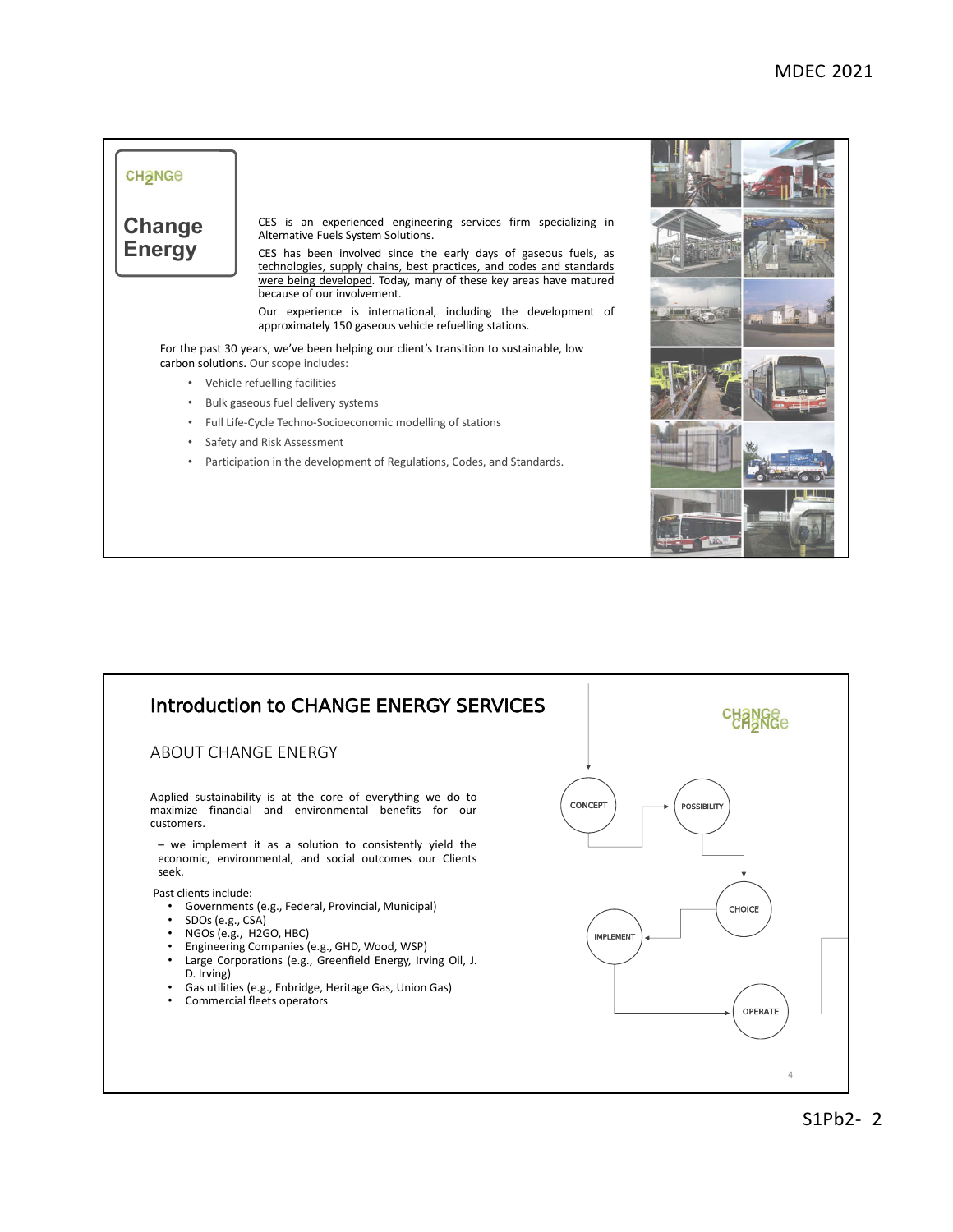

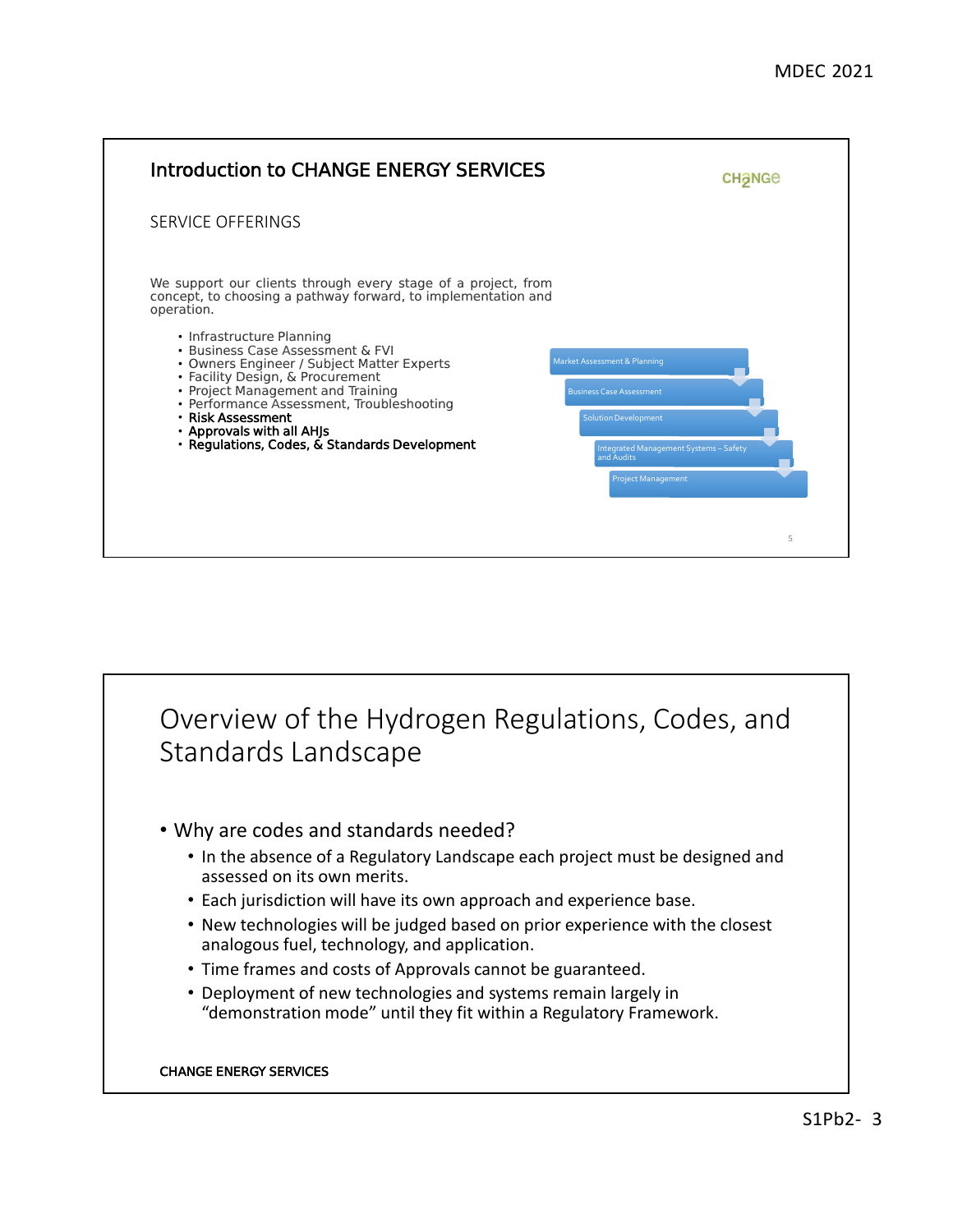

## Regulatory Authorities & Framework

• Regulating mining activity is primarily the responsibility of the Provinces.

- For instance, in Ontario the TSSA would apply O. Reg. 214 to applications that dispense Hydrogen as a fuel.
- O. Reg. 214 calls out the Canadian Hydrogen Installation Code BNQ-1784-000. (The current version is about to be replaced by an updated code, likely before the end of 2021)

• Mining companies must, however, also adhere to several Federal acts and regulations. (e.g., TDG, Weights and Measures)

• CanmetMINING approves engines for use in underground mines, in accordance with appropriate CSA standards:

- CSA M424.2-16 for non-gassy underground mines; or
- CSA M424.1-16 for coal and other gassy mines.
- NOTE: CSA is undertaking a restructuring of M424. This will include M424.4 "Non-rail-bound, self-propelled, electrically –driven, mobile machines for use in non-gassy underground mines". This include new technologies – BEV, hydrogen, and diesel-hybrid.
- M424.4 is currently at Public Review.
- The U.S. Mine Safety & Health Administration is referenced as well, to regulate hardware installed in mines.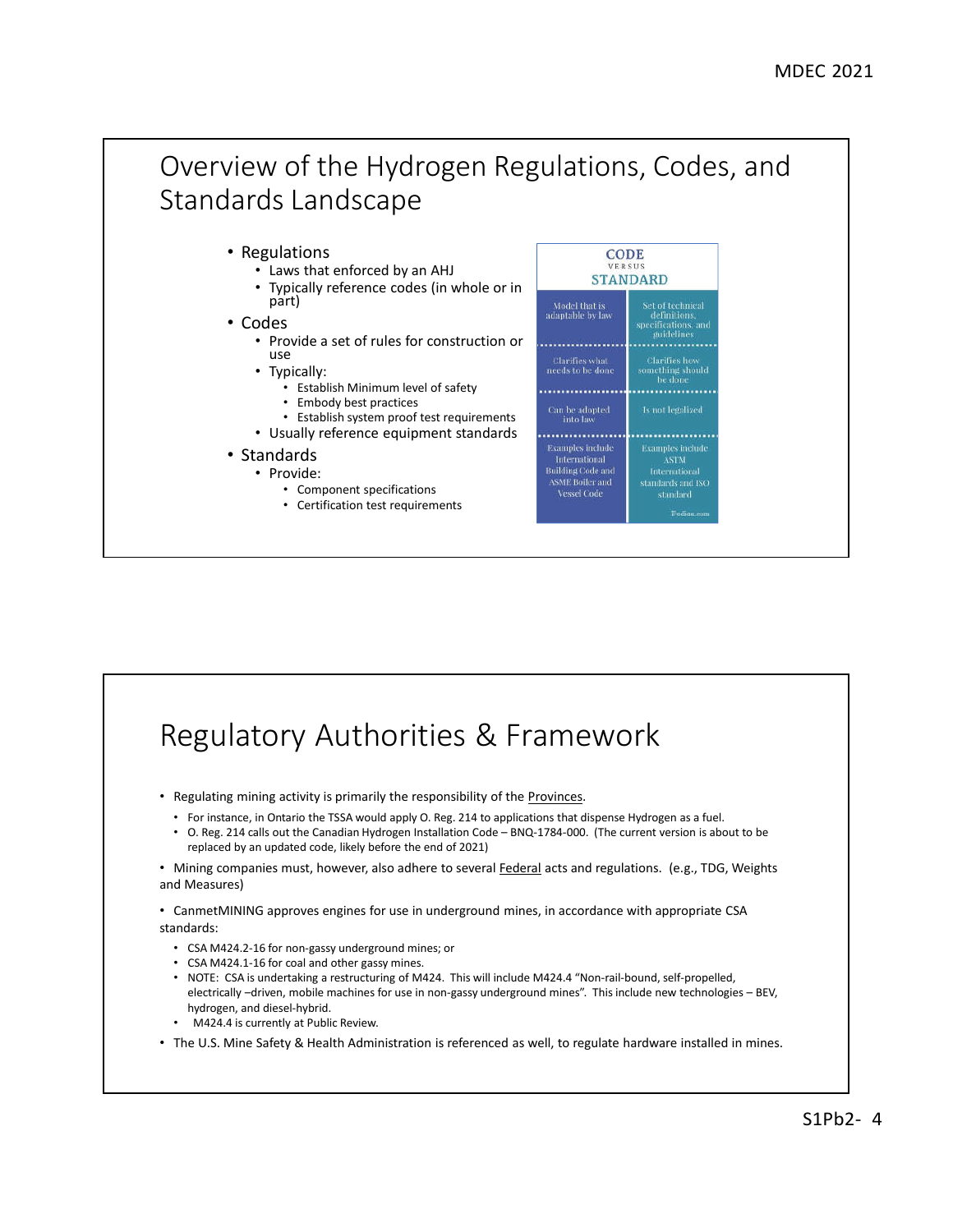

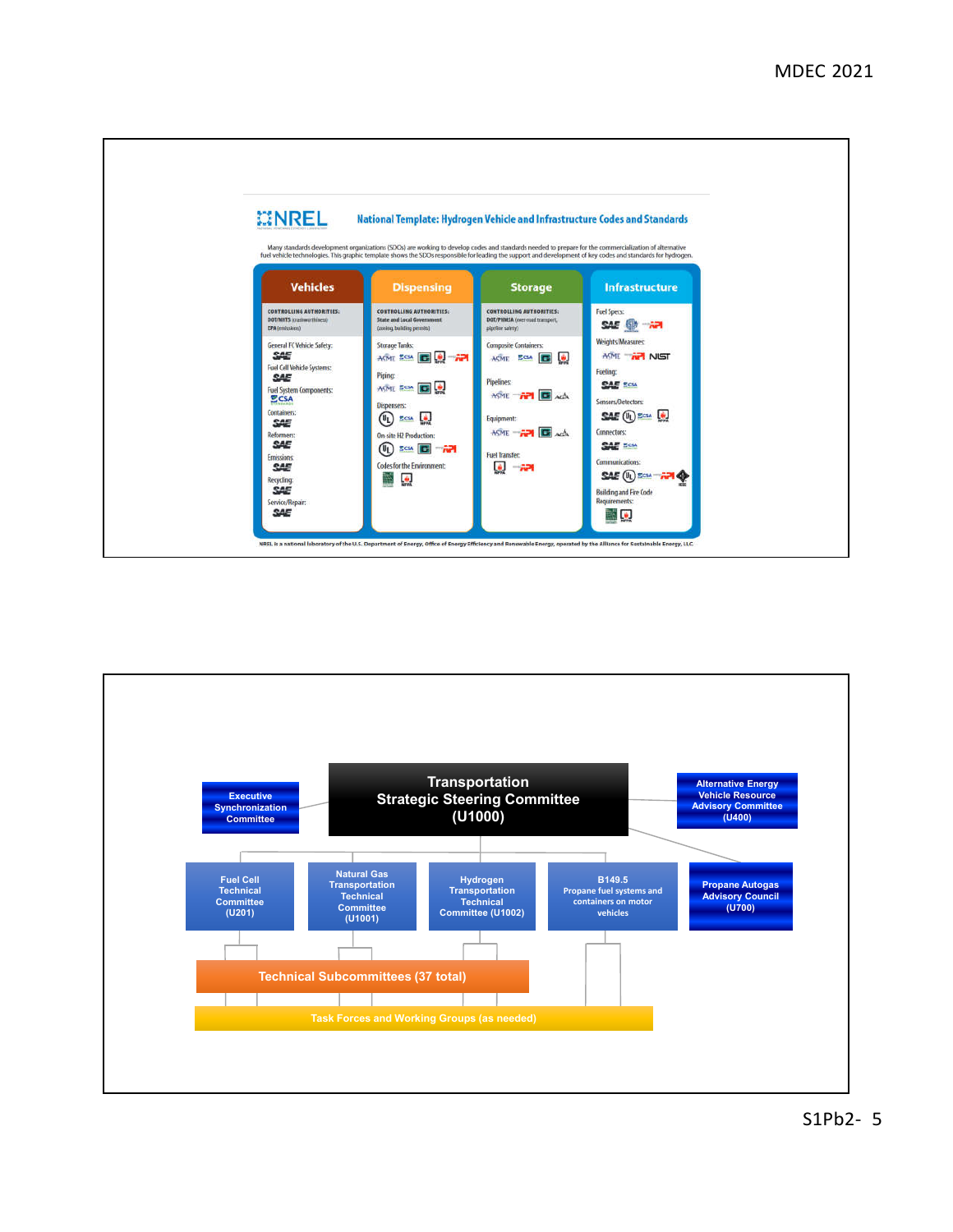

# Hydrogen Use in Mining

- Energy production and storage
	- Hydrogen technologies can offer conversion efficiencies of ~65-75%, potentially leading to a cost- effective pathway to:
		- Reduced reliance on diesel for fuel reducing tailpipe emissions
		- Improve overall reliability and operational efficiency of site activity vs other options
		- A means to store large amounts of renewable energy produced on-site
	- In addition to improving site efficiency and reliability, storage can help to:
		- Shift renewable energy from time of production to time of use
		- Balance monthly and seasonal variations in renewable energy production
		- Provide a secondary commodity that may be sold.
- Fuel cell electric mining vehicles and portable power generation
	- Heavy-duty vehicles such as mining haul trucks and trains can be replaced with fuel cell electric vehicles. Extended range, faster refeulling.
	- Portable electric power generation at significant energy levels anywhere on-site
- It is typical that as an alternative fuel is introduced co-benefits are revealed.
	- E.g., savings due to a reduced need to ventilate exhaust gases must also be considered.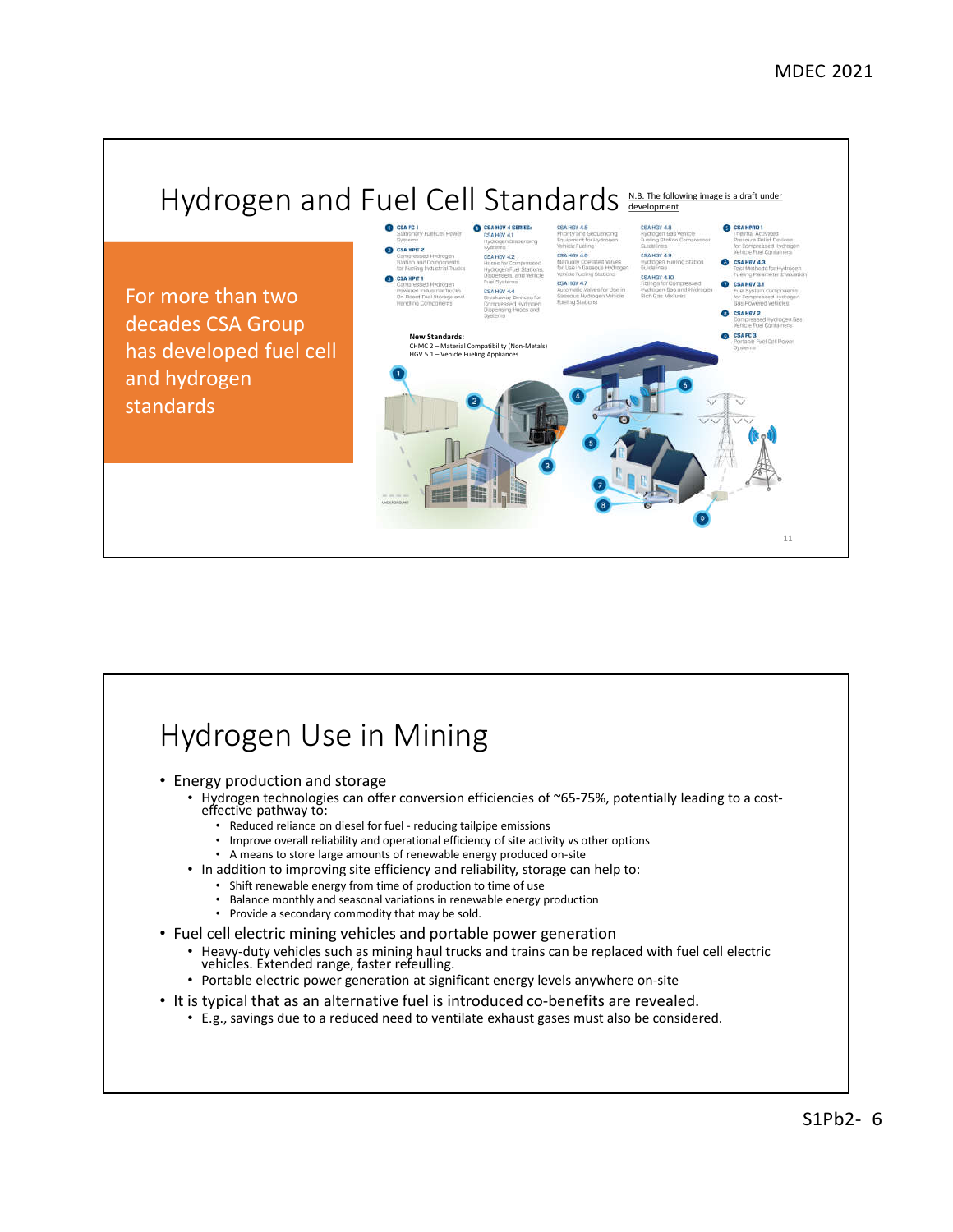

## Approvals Process

- In looking into the literature, most projects undertaken to date have been demonstrations and early deployments:
	- **Therefore, the approvals process looks to be one that is relatively ad hoc.**
- There do not appear to be any impediments to the use of hydrogen. However, based on past experience, in the absence of a clear regulatory framework it is essential that ALL potentially relevant AHJs be contacted and consulted.
	- A thorough approvals plan will require working with all interested local AHJs to develop approvals requirements
- It is informative to consult the approvals process used:
	- 1. In a similar application in a different jurisdiction
	- 2. For a similar application with another gaseous fuel (such as Natural Gas). • **A good starting point** is the Province-by-Province Approvals Guidelines published by the CNGVA.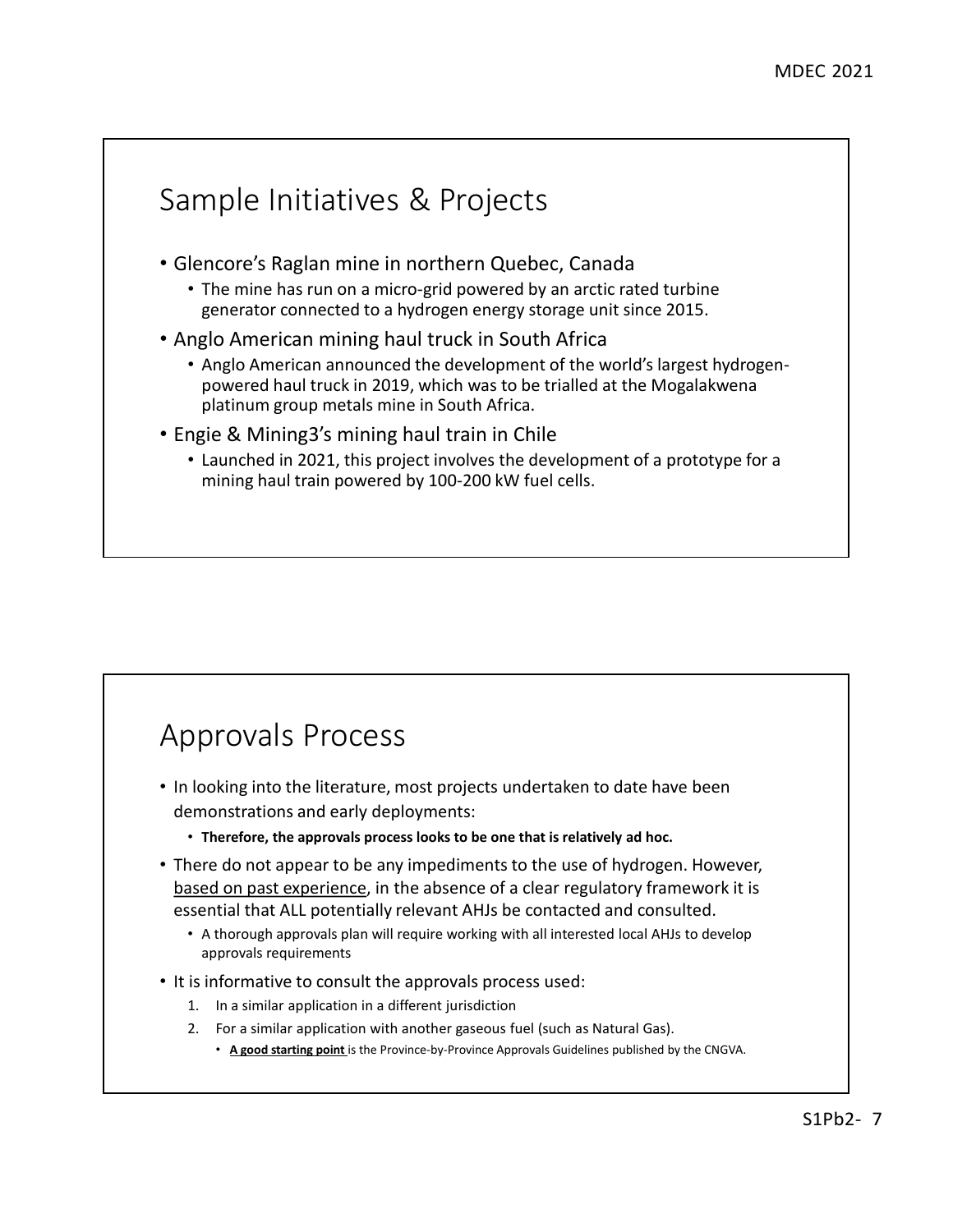

- Standardization is difficult to achieve in the early days of alternative fuel development
	- Recommended action:
		- Work with Government and an appropriate Industry Association to develop a standardized approach for projects pertaining to the design, deployment, and use of new technologies and systems that utilize Hydrogen as a fuel in the mining sector
- Canada is a relatively small market
	- Recommended action:
		- Work with American and international bodies to ensure harmonization with other National and International Standards for mining equipment.

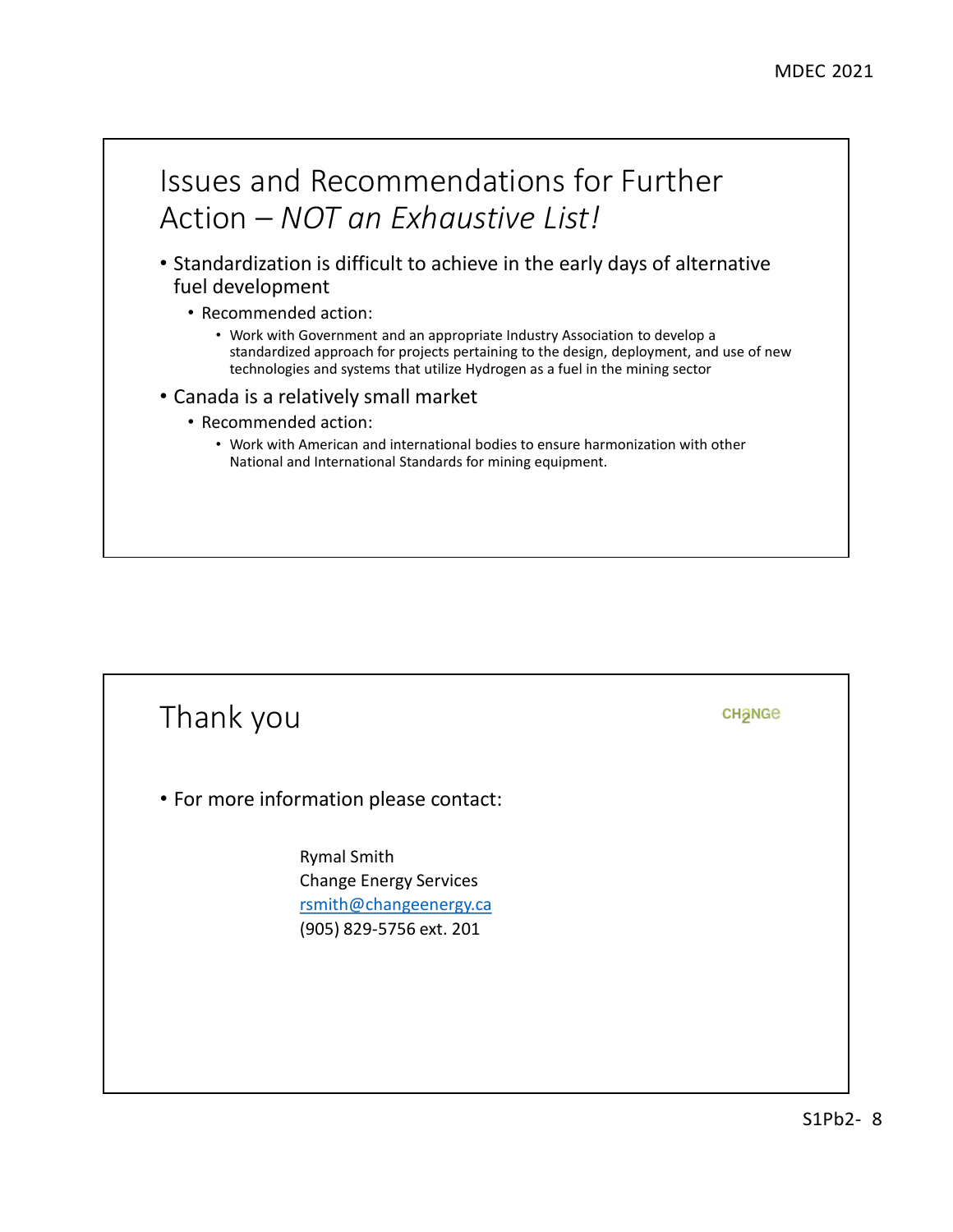